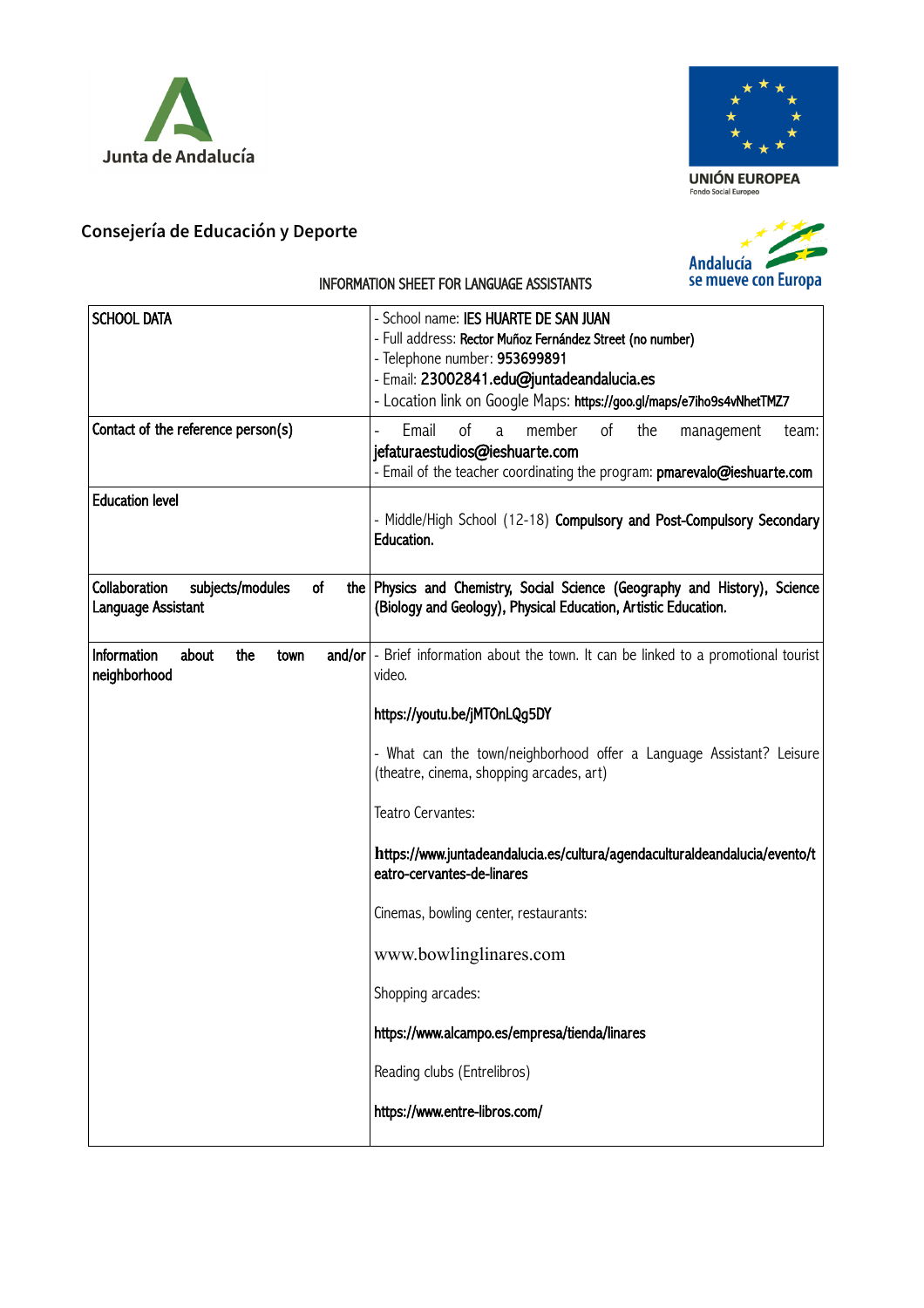Language exchange (language clubs usually in our school or other bilingual schools in the area)

https://www.alandum.com/city/jaen/language-exchange-englishspanish/english-spanish-in-linares-2180

Council/district courses (University of Jaén: courses of linguistic immersion)

https://cealm.ujaen.es/en/node/29606

Sports clubs (public and private gyms affordable for everyone)

https://gimnasios.fitness/es/i/4719-centro-deportivo-ortega/

https://gimnasios.fitness/es/i/4720-palestra-fitness-center/

https://www.ujaen.es/cultura-y-deporte/deporte/ujagym-tu-gimnasio-enujaen

http://www.padel5linares.es/index.php/servicios/gimnasio

Basketball

https://www.facebook.com/cablinares/

Football

https://www.linaresdeportivo.es/

Tennis,

https://www.clubdetenislinares.com/

Table tennis clubs,

https://www.tmlinares.com/

A golf club with a major golf hub in La Garza, Linares)

https://www.clubdegolflagarza.es/

Indoor swimming pool (autumn, winter, summer)

https://www.linaqua.es/piscina

Hiking trails (mining area, Sierra Morena, Cazorla, Segura, Las Villas),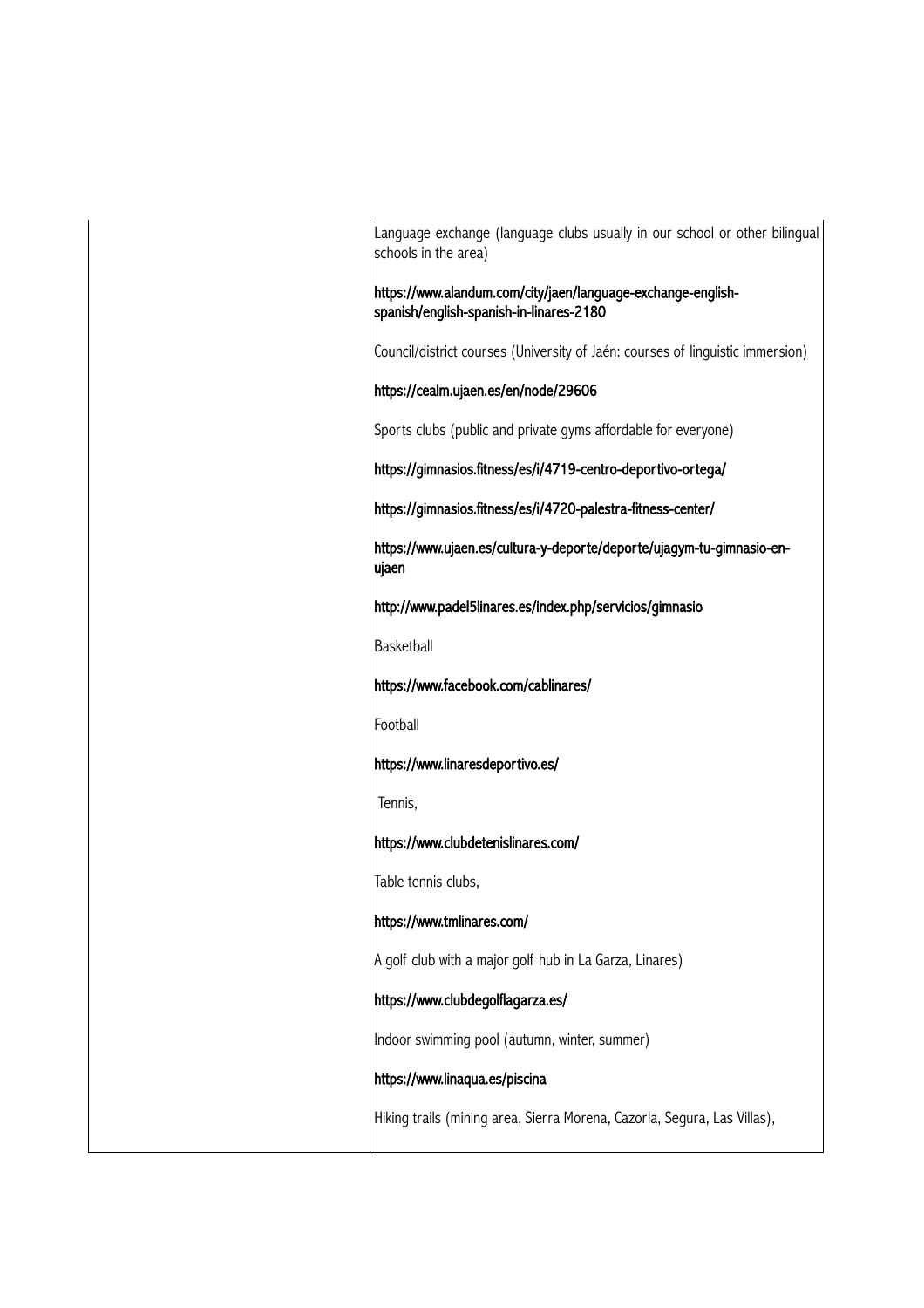|                                           | https://www.facebook.com/groups/178707838882263/                                                                                                                                                                                                                                                                   |
|-------------------------------------------|--------------------------------------------------------------------------------------------------------------------------------------------------------------------------------------------------------------------------------------------------------------------------------------------------------------------|
|                                           | Culture (nearby Renaissance towns of Ubeda and Baeza -20 minutes-,                                                                                                                                                                                                                                                 |
|                                           | http://www.turismoencazorla.com/dondeiryquever/ubedaybaeza/ubeda1.html                                                                                                                                                                                                                                             |
|                                           | 1 hour away from Granada,                                                                                                                                                                                                                                                                                          |
|                                           | http://www.granadadirect.com/info-practica/oficinas-turismo-granada/                                                                                                                                                                                                                                               |
|                                           | 1 hour away from Cordoba,                                                                                                                                                                                                                                                                                          |
|                                           | https://www.turismodecordoba.org/oficinas-de-turismo-1                                                                                                                                                                                                                                                             |
|                                           | 2 hours away from Sevill,                                                                                                                                                                                                                                                                                          |
|                                           | https://www.viajarasevilla.com/oficinas-de-turismo-en-sevilla/                                                                                                                                                                                                                                                     |
|                                           | (Andalusian cuisine, Mediterranean diet: non-processed food, handmade)                                                                                                                                                                                                                                             |
|                                           | Andalusian Cuisine in Linares.                                                                                                                                                                                                                                                                                     |
|                                           | https://www.tripadvisor.co/ShowUserReviews-g1235326-d5771358-<br>r543102543-Taberna_Museo_Restaurante_Lagartijo-<br>Linares_Province_of_Jaen_Andalucia.html                                                                                                                                                        |
|                                           | Our school website: http://ieshuartedesanjuan.es/                                                                                                                                                                                                                                                                  |
| Getting to school                         | - Public transport schedules. Link to the website of public transport<br>companies.                                                                                                                                                                                                                                |
|                                           | https://www.linares28.es/servicios/transportes/                                                                                                                                                                                                                                                                    |
|                                           | - Possibility of car-pooling with other teachers.<br>*Specify cost (if any). Rental home available in Linares at very competitive and<br>affordable prices. No need to be driven by other teachers, accommodation will<br>be arranged by bilingual coordinator within 5-10 minute walking distance from<br>school. |
|                                           | Apps to travel to other towns in Spain for leisure on off-work days:                                                                                                                                                                                                                                               |
|                                           | https://www.blablacar.es/                                                                                                                                                                                                                                                                                          |
| Accommodation<br>- Where to live in town? | - Provide links to shared rental websites, forums or the most effective way in<br>the town. Rental home will be facilitated by bilingual coordinator. If the language<br>assistant wants to go for a more autonomous search, look up here:                                                                         |